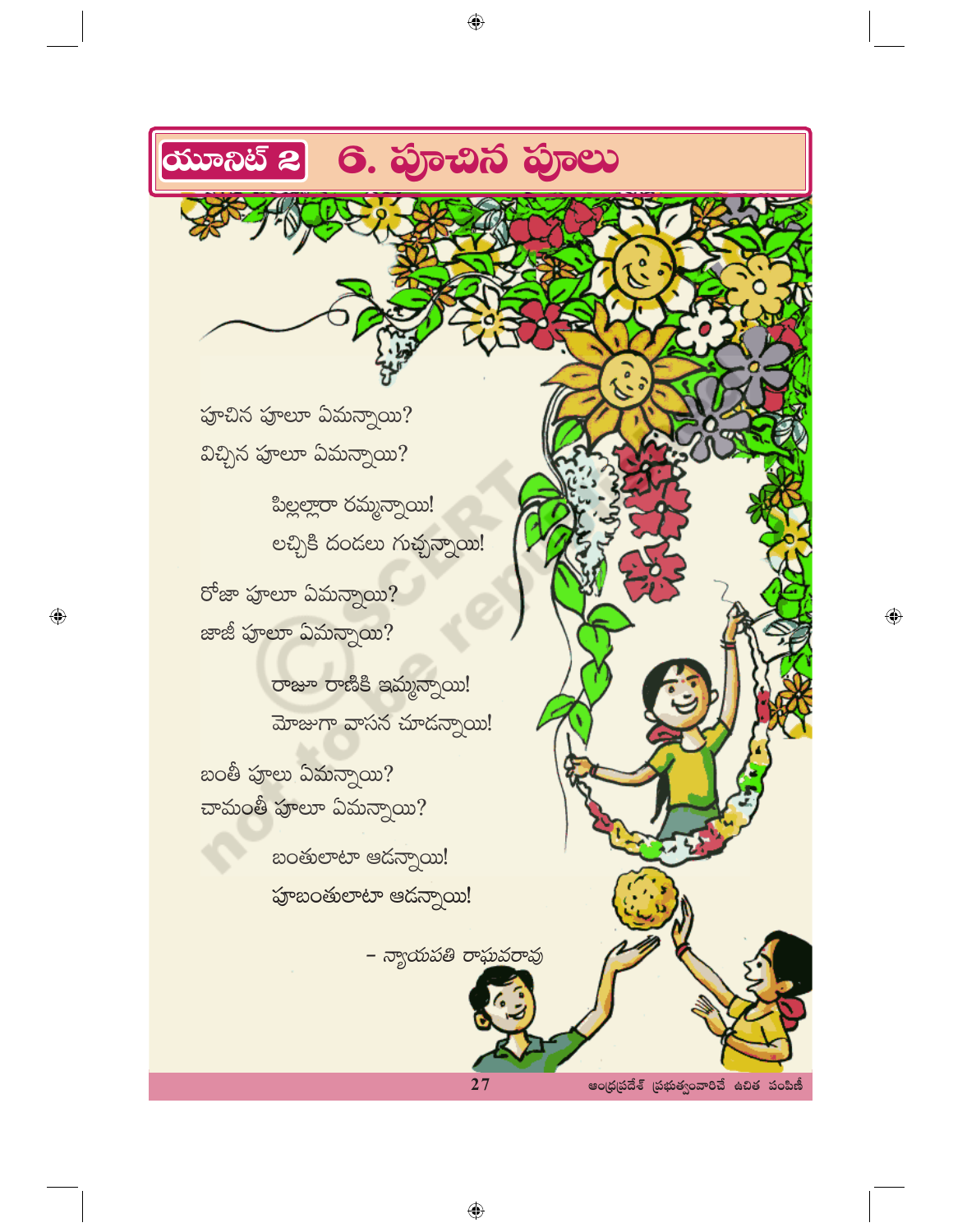

 $\bigoplus$ 

 $\bigoplus$ 

<u>పాము</u> <u>ప్ర</u>లి ఆవు ఆకు <u>గూదు</u> <u>హ్రాలు</u> <u>మూదు</u> <u>తలుప్ర</u> ఆంధ్రప్రదేశ్ (పభుత్వంవారిచే ఉచిత పంపిణీ 28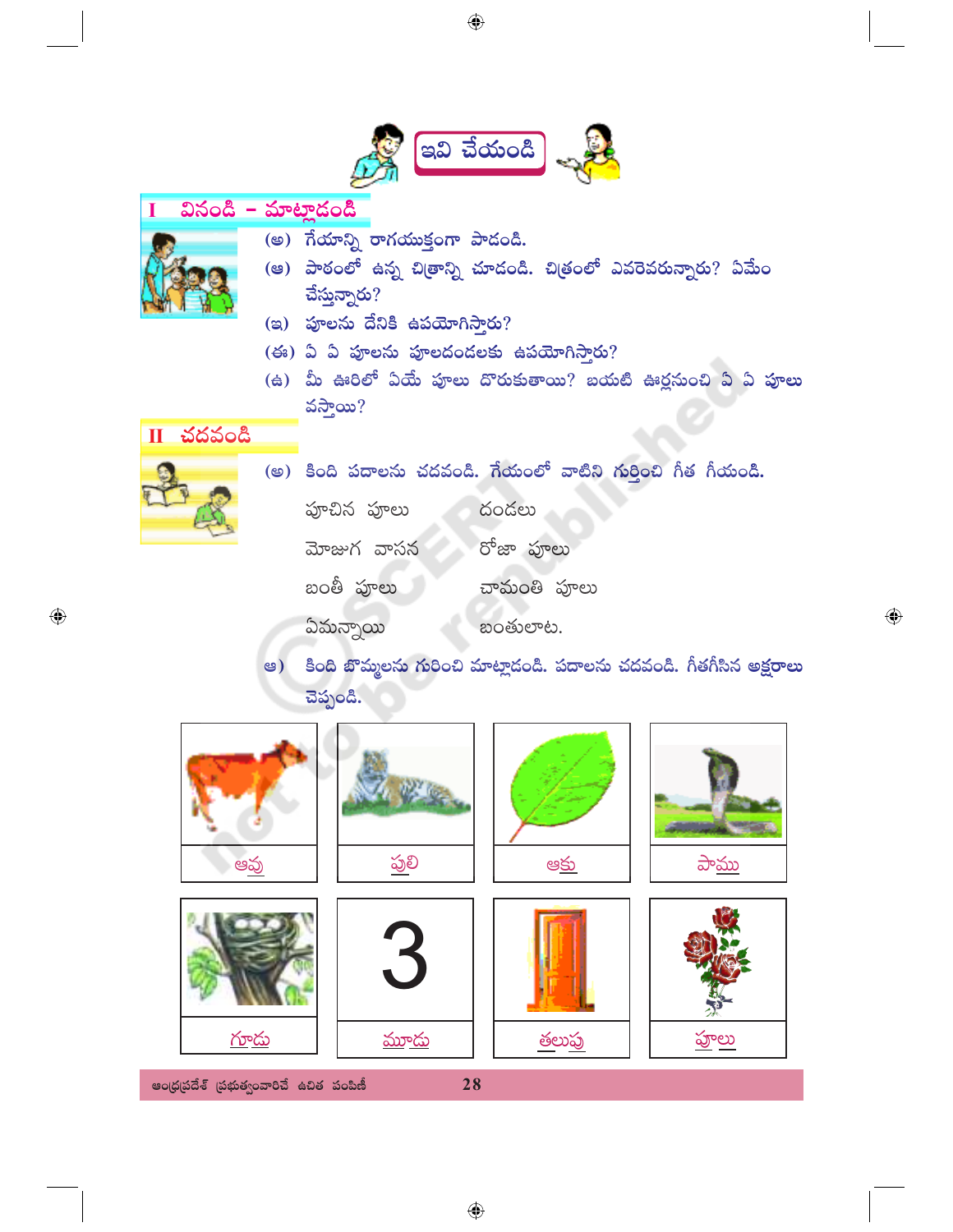

- (ఇ) కింది పదాలను చూడండి. గీత గీసిన అక్షరాల తేదాను గమనించండి.
	- $\sim$ లించి గూదు

හියී కూదు  $\overline{\phantom{0}}$ 

- "ు " దీన్ని 'కొమ్ము' అంటాం. "ూ " దీన్ని 'కొమ్ముదీర్ఘం' అంటాం.
- **" ు "** ఉంటే "ఉ" చేర్చి చదవాలి. **" ూ "** ఉంటే "ఊ" చేర్చి చదవాలి.
- (ఈ) కింది అక్షరాల మధ్య తేదాను గుర్తిస్తూ చదవండి. వీటితో ఏర్పడే పదాలు చెప్పండి. ఆ పదాలతో వాక్యాలు చెప్పండి.

|                               | అ      | \$             | ఊ    |    |                                                        |          | O,       | ರ್                                      |  |
|-------------------------------|--------|----------------|------|----|--------------------------------------------------------|----------|----------|-----------------------------------------|--|
|                               | ✓      | C              | ూ    |    |                                                        | $\infty$ | ಖು       | ಖಾ                                      |  |
|                               | $\leq$ | $\mathfrak{S}$ | క్తూ |    |                                                        | మ        | ము       | మూ                                      |  |
|                               | గ      | గు             | గూ   |    |                                                        | య        | $\infty$ | ಯಾ                                      |  |
|                               | చ      | చు             | చూ   |    |                                                        | ర        | రు       | రూ                                      |  |
|                               | ಜ      | జ్రు           | జూ   |    |                                                        | ల        | లు       | ಲಾ                                      |  |
|                               | ಹಿ     | ඪි             | తీ   |    |                                                        | వ        | వు       | వూ                                      |  |
|                               | نځ     | مثا            | ಟಾ   |    |                                                        | శ        | శు       | శూ                                      |  |
|                               | డ      | డు             | దూ   |    |                                                        | ష        | షు       | షూ                                      |  |
|                               | త      | తు             | తూ   |    |                                                        | స        | సు       | సూ                                      |  |
|                               | న      | ను             | నూ   |    |                                                        | హ        | హు       | హూ                                      |  |
|                               | ప      | ప్ర            | హ్ర  |    |                                                        | ళ        | కు       | క్రూ                                    |  |
| $\left( \dot{\varpi} \right)$ |        |                |      |    | కింది పదాలలో గీత గీసిన అక్షరాల తేదాను గమనిస్తూ చదవండి. |          |          |                                         |  |
|                               |        |                |      |    | కుంద కూజా - బురద బూడిద                                 |          | తుపాకి   | తూనీగ                                   |  |
|                               | గుడి   | గూదు           |      |    | మునగ మూలుగు                                            |          | పులుపు   | ఫూలు                                    |  |
|                               | రాజు   | జూలు           |      |    | నురుగు సూరుగురు   దుంప                                 |          |          | దూరం                                    |  |
|                               |        |                |      | 29 |                                                        |          |          | ఆంధ్రప్రదేశ్ (పభుత్వంవారిచే ఉచిత పంపిణీ |  |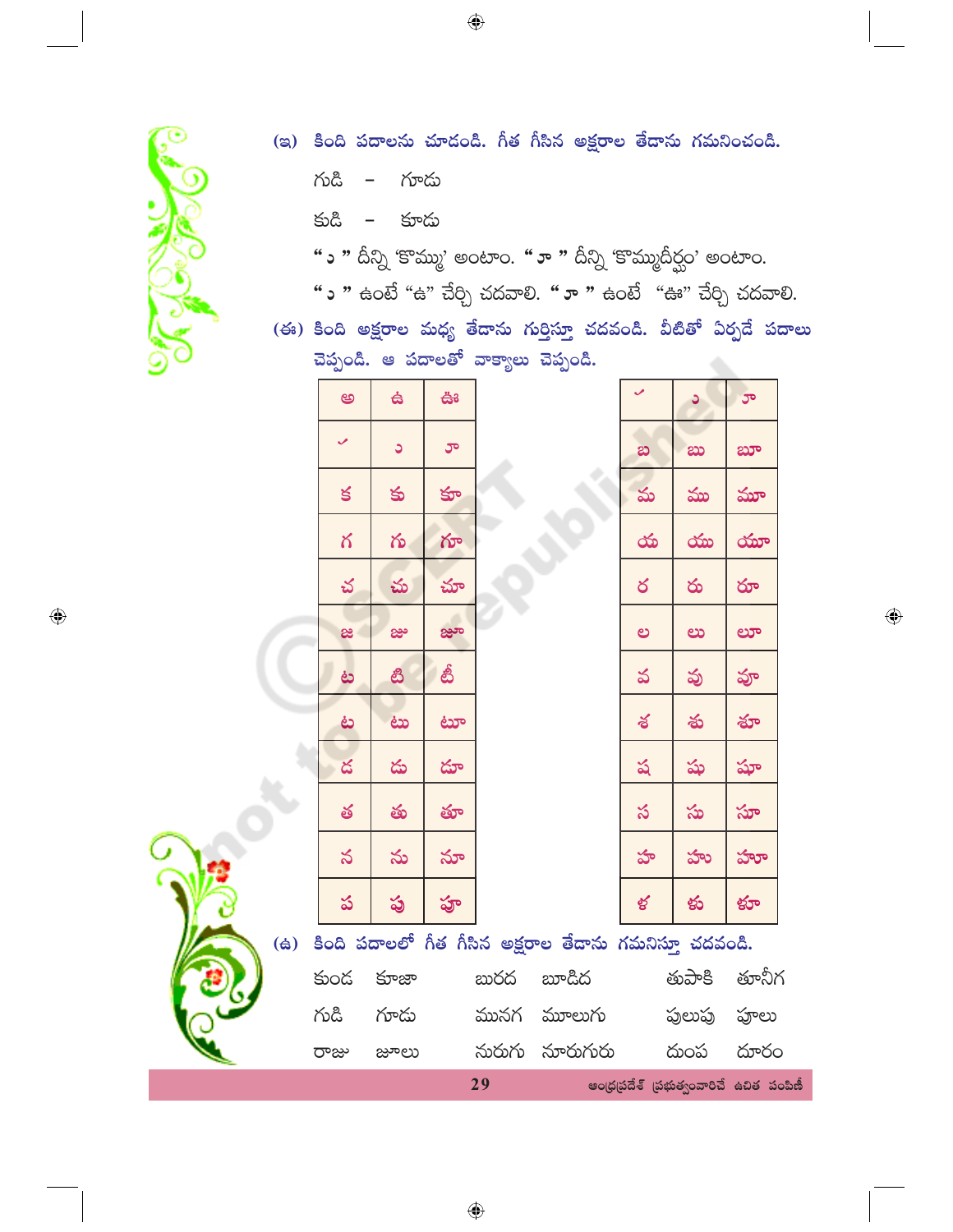

 $\bigoplus$ 

| (ఊ) కింది పదాలను, వాక్యాలను ధారాళంగా చదవండి. |        |        |              |
|----------------------------------------------|--------|--------|--------------|
| ఆవు                                          | కునుకు | కూర    | గుంటూరు      |
| గుడి                                         | బుదుగు | దూద    | ఏలూరు        |
| గాజు                                         | పులుపు | గూదు   | కందుకూరు     |
| రుచి                                         | ఎరుపు  | బూర    | టంగుటూరు     |
| పాలు                                         | పసుఫు  | మూర    | రాహువు       |
| కుండ                                         | నాలుక  | పూజ    | చుందూరు      |
| కుంకుమ                                       | తవుదు  | తూము   | గూదూరు       |
| చదువు                                        | పావురం | రూపాయి | యూరియా       |
| ఇటుక                                         | తుల    | జూలు   | సూచన         |
| చురుకు                                       | దుదుకు | కూతురు | దూకుదు       |
| నులక                                         | మునగ   | చూరు   | నూరు రూపాయలు |

 $\bigoplus$ 

రూపాయికి ఒక బూర.

దూడ పాలు తాగుతుంది.

ఆకుకూరలు ఒంటికి మంచివి.

ඩංඡපංරා  $\omega$ හානුగా ఉంటుంది.

(ఎ) కింది గేయం చదవండి.

కలువ పూవు తెలుపు

బంతి పూవు పసుపు

గులాబీలు ఎరుపు

పూలమాలగా కలుపు



ఆంధ్రప్రదేశ్ (పభుత్వంవారిచే ఉచిత పంపిణీ

 $\bigoplus$ 

30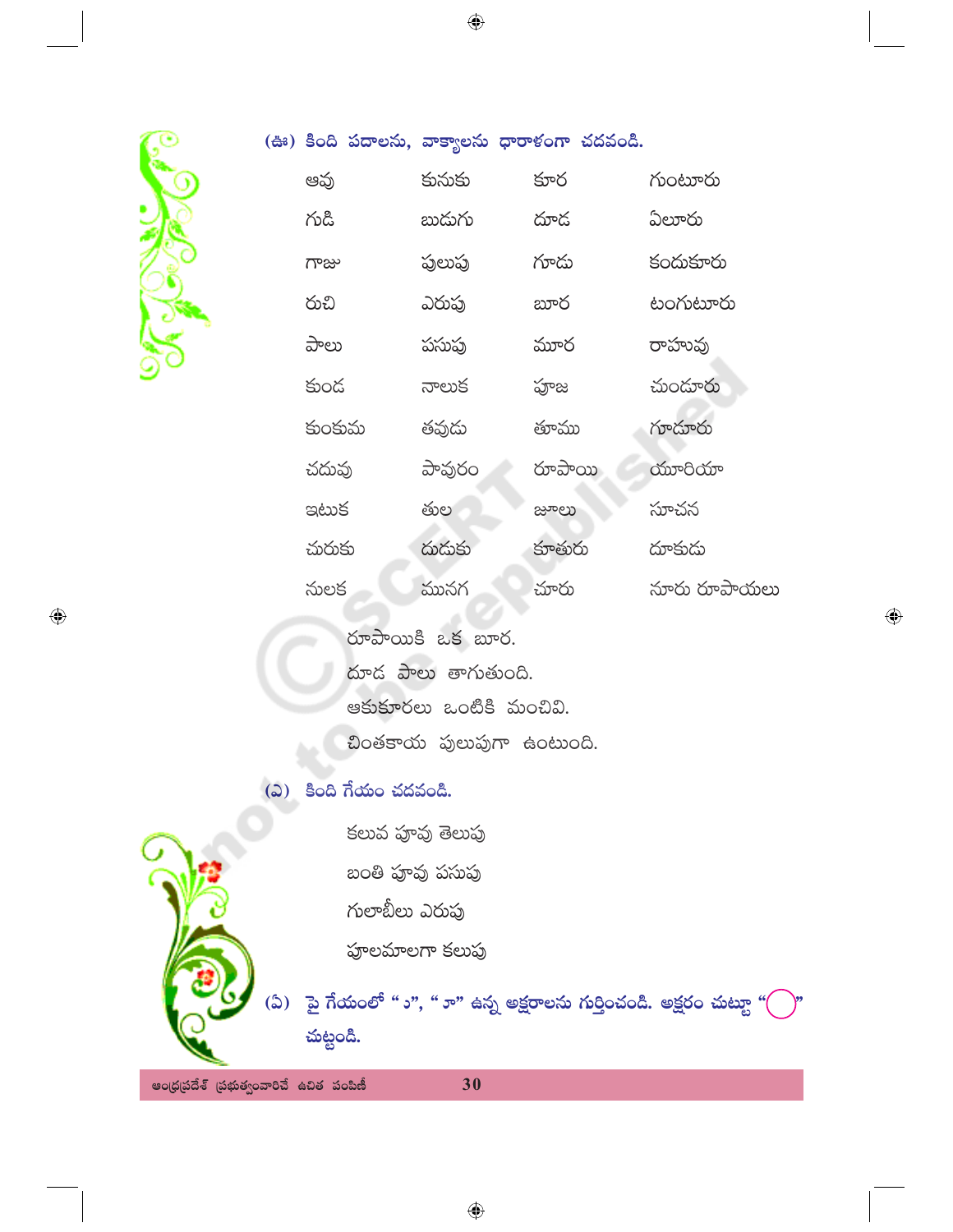III రాయండి (అ) కింది పట్టికలోని అక్షరాలకు గుణింతాలు రాయండి.  $\leq$ చ ద  $\precsim$ ప మ  $\infty$ ర వ ష  $\boldsymbol{\mathcal{S}}$ హ ళ్ల గ ف డ త శ  $\boldsymbol{\omega}$ ల æ కు  $\circ$ కూ ూ పై అక్షరాలతో పదాలు రాయండి. గూడు **ఉదా:** (అ) కింది గళ్లలో ఉన్న పదాలు గుర్తించండి. రాయండి. వాటిని ఉపయోగించి వాక్యాలు చెప్పండి. రాయండి. .<br>ස්ධාන රාංකි කිරී සංදී රාංකි

| ఏ   | ಕಿ | ರ್       | ప  | జు |
|-----|----|----------|----|----|
| కూ  | గూ | సు<br>ಲಾ |    | వు |
| ್ಲಿ | హు | ಲು       | గు | రు |
| ప్ర | తు | గా       | రం | డు |

 $\bigoplus$ 

| ww. 10°w. aw oo 10°w |  |  |
|----------------------|--|--|
|                      |  |  |
|                      |  |  |
|                      |  |  |
|                      |  |  |
|                      |  |  |

 $\bigoplus$ 

(a) కింది వాక్యాలను గీతలలో అందంగా రాయండి.

- ඩංෂ්පැරන කුහාන හිඩු ල සංහංගි ::: \_\_\_\_\_\_\_\_\_\_\_\_\_\_\_\_\_\_\_\_\_\_\_\_\_\_\_\_\_\_\_\_\_\_ <u> : మునగ ఆకు బంటికి :మంచిది .......</u> 31 ఆంధ్రప్రదేశ్ (పభుత్వంవారిచే ఉచిత పంపిణీ

 $\bigoplus$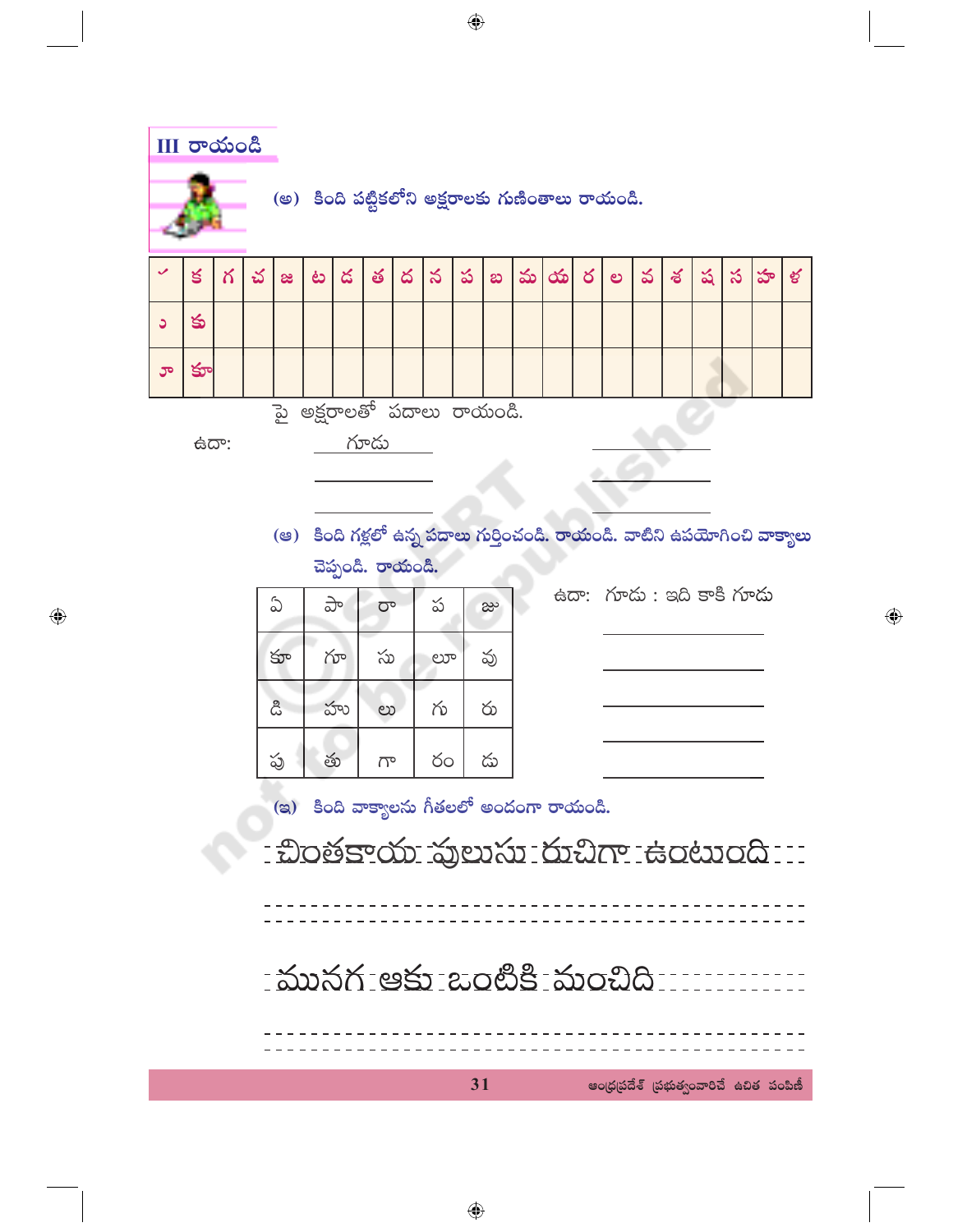|    | రాయండి.              | (ఈ) కింది పదాలు చదవండి. చూడకుండా రాయండి. మీకు తెలిసినవి కూడా |                                                                    |          |  |  |  |  |
|----|----------------------|--------------------------------------------------------------|--------------------------------------------------------------------|----------|--|--|--|--|
|    | గుంటూరు              | మణుగూరు                                                      | టంగుటూరు                                                           | చిలకలూరు |  |  |  |  |
|    | ఏలూరు                | కందుకూరు                                                     | చుందూరు                                                            | తాందూరు  |  |  |  |  |
| IV | సృజనాత్మక వ్యక్తీకరణ |                                                              |                                                                    |          |  |  |  |  |
|    |                      |                                                              | (అ) కింది బొమ్మను చూడండి. మీరు గీయండి. పేరు రాయండి. దాన్ని గురించి |          |  |  |  |  |
|    | వాక్యాలు రాయండి.     |                                                              |                                                                    |          |  |  |  |  |

|                                                                 |                                                                                        | V (పశంసాపూర్వకమయిన పనులు / (పాజెక్షుపనులు |  |                                                 |                                                      |  |  |            |  |
|-----------------------------------------------------------------|----------------------------------------------------------------------------------------|-------------------------------------------|--|-------------------------------------------------|------------------------------------------------------|--|--|------------|--|
| (అ) రకరకాల పూలు సేకరించండి. కింది పట్టిక పూరించండి.             |                                                                                        |                                           |  |                                                 |                                                      |  |  |            |  |
|                                                                 |                                                                                        |                                           |  |                                                 | $\vec{a}$ లుగులో   హిందీలో   ఇంగ్లీషులో  ఇతర భాషల్లో |  |  |            |  |
|                                                                 | పువ్వ బొమ్మ                                                                            | రంగు                                      |  | ఏమంటారు? $ $ ఏమంటారు? $ $ ఏమంటారు? $ $ ఏమంటారు? |                                                      |  |  |            |  |
|                                                                 |                                                                                        |                                           |  |                                                 |                                                      |  |  |            |  |
| నేనివి చేయగలనా?                                                 |                                                                                        |                                           |  |                                                 |                                                      |  |  |            |  |
|                                                                 | పాఠంలో ఉన్న చిత్రాన్ని గురించి మాట్లాడగలను. గేయాన్ని రాగంతో పాడగలను.<br>ఔను / కాదు     |                                           |  |                                                 |                                                      |  |  |            |  |
|                                                                 | 2. గేయాన్ని ధారాళంగా చదవగలను. గేయంలోని ు, ూ ఉన్న అక్షరాలు చేరిన<br>ఔను / కాదు          |                                           |  |                                                 |                                                      |  |  |            |  |
|                                                                 | పదాలను గుర్తించగలను.                                                                   |                                           |  |                                                 |                                                      |  |  |            |  |
| 3.                                                              | ు, ూ ఉన్న అక్షరాలు చేరిన పదాలను, చిన్న చిన్న వాక్యాలను చదవగలను, రాయగలను.<br>ఔను / కాదు |                                           |  |                                                 |                                                      |  |  |            |  |
| ు, ూ ఉన్న అక్షరాలు గల పదాలను, వాక్యాలను చూడకుండా రాయగలను.<br>4. |                                                                                        |                                           |  |                                                 |                                                      |  |  | ఔను / కాదు |  |
|                                                                 | 5.   పువ్వబొమ్మ గీసి దాన్ని గురించి రాయగలను.<br>ఔను / కాదు                             |                                           |  |                                                 |                                                      |  |  |            |  |
|                                                                 |                                                                                        | ఆంధ్రప్రదేశ్ (పభుత్వంవారిచే ఉచిత పంపిణీ   |  | 32                                              |                                                      |  |  |            |  |

 $\bigoplus$ 

 $\bigoplus$